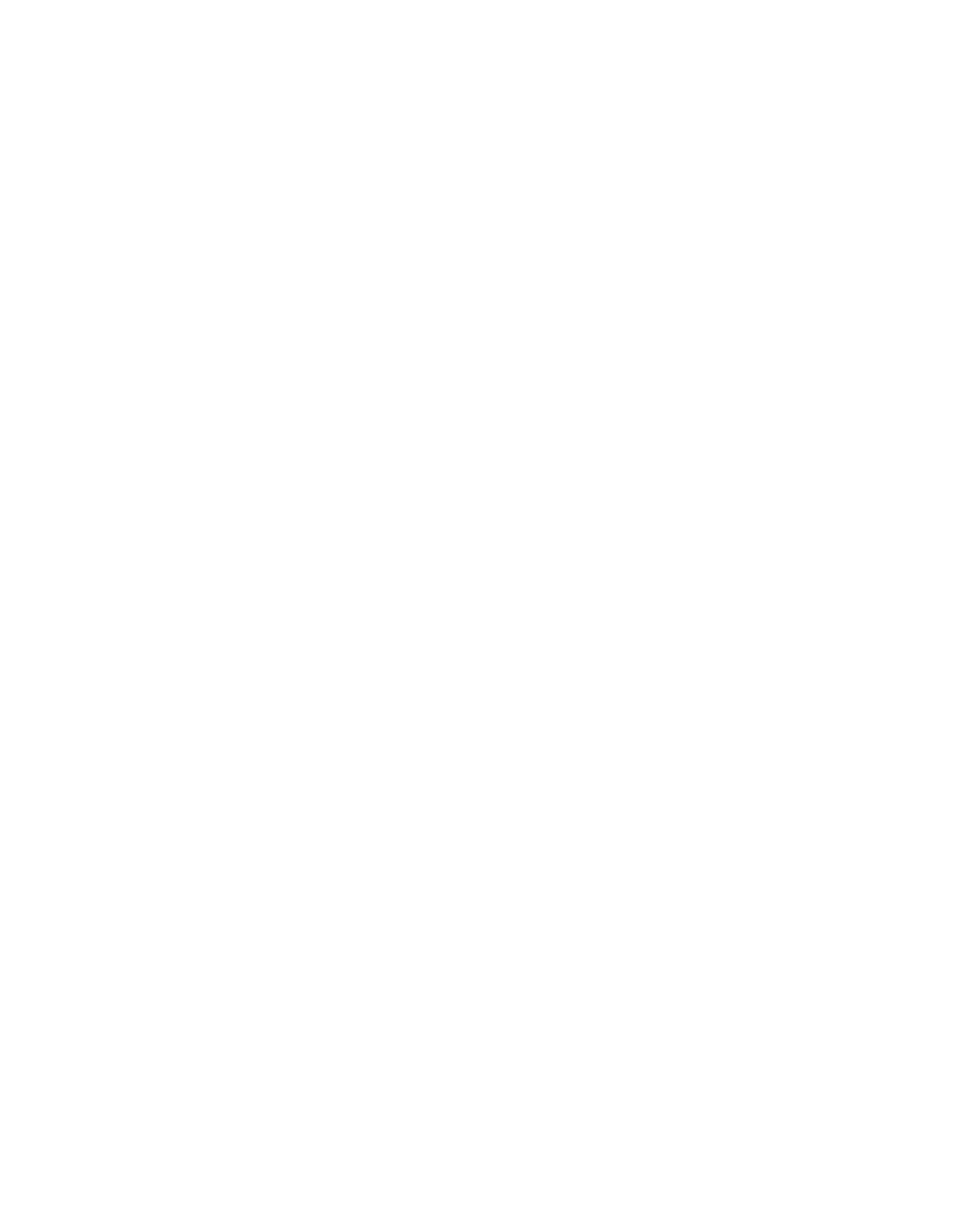

## **APPENDIX 3.17-C: TRIBAL OUTREACH AND CONSULTATION<sup>1</sup>**

List of tribal governments and individuals contacted for the Central Valley Wye Alternatives 2009  $-2019.$ 

- 1. Amah Mutsun Tribal Band
- 2. Amah Mutsun Tribal Band of Mission San Juan Bautista
- 3. Big Sandy Rancheria of Western Mono Indians of California
- 4. California Valley Miwok Tribe
- 5. Choinumni Tribe of Yokuts
- 6. Choinumni Tribe; Choinumni/Mono
- 7. Chowchilla Tribe of Yokuts
- 8. Cold Springs Rancheria of Mono Indians
- 9. Costanoan Indian Research, Inc.
- 10. Costanoan Rumsen Carmel Tribe
- 11. Dumna Wo/Wah Tribal Government
- 12. Dumna Wo-Wah Tribal Government
- 13. Dunlap Band of Mono Indians
- 14. Dunlap Band of Mono Indians Historical Preservation Society
- 15. Indian Canyon Mutsun Band of Costanoan
- 16. Kings River Choinumni Farm Tribe
- 17. Muwekma Ohlone Indian Tribe of the SF Bay Area
- 18. Native American Advisory Council to CAL FIRE
- 19. No Tribe Affiliation Jakki Kehl
- 20. No Tribe Affiliation Linda G. Yamane
- 21. North Fork Mono Tribe
- 22. North Fork Rancheria Band of Mono Indians
- 23. North Valley Yokuts
- 24. Ohlone/Costanoan-Esselen Nation
- 25. Ohlone Indian Tribe
- 26. Paiute-Shoshone Tribe
- 27. Picayune Rancheria of Chukchansi (Coarsegold)
- 28. Picayune Rancheria of Chukchansi (Fresno)
- 29. Salinan Nation Cultural Preservation Association
- 30. Salinan T'rowt'raahl
- 31. Salinan-Chumash Nation
- 32. Santa Rosa Tachi Yokut Tribe
- 33. Sierra Nevada Native American Coalition
- 34. Southern Sierra Miwuk Nation
- 35. Table Mountain Rancheria
- 36. Traditional Choinumni Tribe
- 37. Trina Marine Ruano Family
- 38. Tule River Indian Tribe of California
- 39. Wuksache Indian Tribe/Eshom Valley Band
- 40. Xolon-Salinan Tribe

California High-Speed Rail Authority **August 2020 August 2020** 

<sup>&</sup>lt;sup>1</sup> Since publication of the Draft Supplemental EIR/EIS, no substantive changes have been made to this appendix.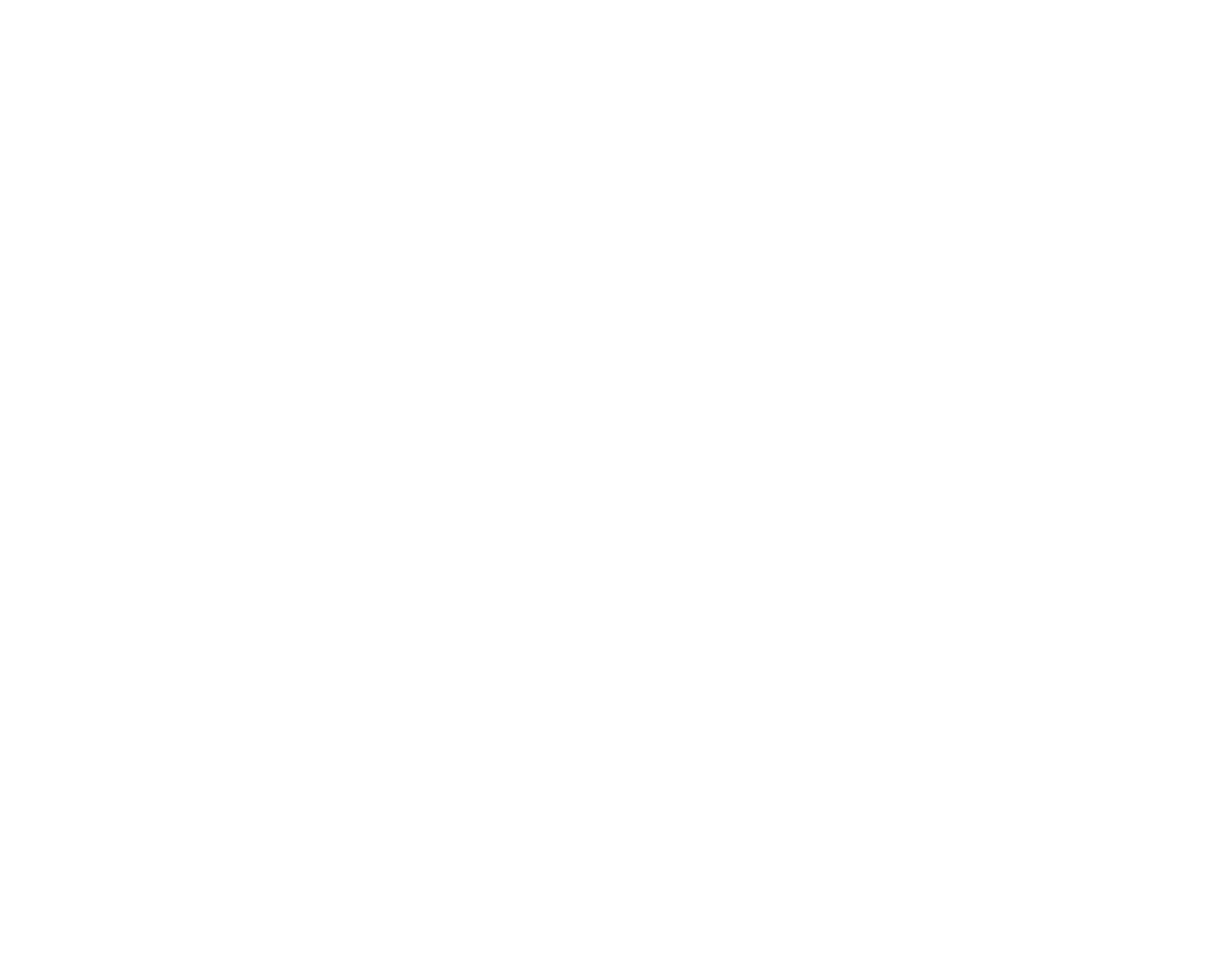

| Central Valley Wye Alternatives Tribal Outreach and Consultation Efforts July 2013 - November 2019 |  |
|----------------------------------------------------------------------------------------------------|--|
|----------------------------------------------------------------------------------------------------|--|

| <b>Action</b> | <b>Date</b> | <b>Tribal Representative</b>                                                                                                                                                                                                                                                                                                                                                                                                                                                                                                                                                                                                                                                                                                                                                                                                                                                                                                                                                                                                                                                                                                                                                                                                                                                                                                                                                                   | <b>Summary</b>                                                                                                                                                                                                                                                                                                                                                        |
|---------------|-------------|------------------------------------------------------------------------------------------------------------------------------------------------------------------------------------------------------------------------------------------------------------------------------------------------------------------------------------------------------------------------------------------------------------------------------------------------------------------------------------------------------------------------------------------------------------------------------------------------------------------------------------------------------------------------------------------------------------------------------------------------------------------------------------------------------------------------------------------------------------------------------------------------------------------------------------------------------------------------------------------------------------------------------------------------------------------------------------------------------------------------------------------------------------------------------------------------------------------------------------------------------------------------------------------------------------------------------------------------------------------------------------------------|-----------------------------------------------------------------------------------------------------------------------------------------------------------------------------------------------------------------------------------------------------------------------------------------------------------------------------------------------------------------------|
| Letter        | 7/24/2013   | North Fork Rancheria - Elaine Fink<br>Table Mountain Rancheria - Robert Pennell; Leanne Walker-Grant<br>Big Sandy Rancheria - Elizabeth Hutchins-Kipp<br>Dumna Wo Wah Tribe - Robert Ledger; Eric Smith<br>Chowchilla Tribe of Yokuts - Jerry Brown<br>Tule River Tribe of CA - Joseph Garfield; Kerri Vera; Neil Peyron<br>Sierra Nevada Native American Coalition - Lawrence Bill<br>Santa Rosa Rancheria Tachi Yokut Tribe - Lalo Franco; Shana Brum<br>Dunlap Band of Mono Historical Preservation Society - Mandy Marine<br>Picayune Rancheria of Chukchansi - Nancy Ayala<br>North Fork Mono Tribe - Ron Goode<br>Cold Springs Rancheria - Robert Marquez; Terry Williams<br>California Valley Miwok Tribe - Silvia Burley<br>Ohlone Indian Tribe - Andrew Galvan<br>Indian Canyon Mutsun Band of Costanoan - Ann-Marie Sayers<br>Salinan Nation Cultural Preservation Association - Doug Alger; Gregg<br>Castro; Robert Duckworth<br>Amah Mutsun Tribal Band - Valentin Lopez; Edward Ketchum<br>Amah Mutsun Tribal Band of Mission San Juan Bautista - Irenne<br>Zwierlein<br>Amah Mutsun Tribal Band - Jean-Marie Feyling<br>North Valley Yokuts - Katherine Erolinda Perez<br>Muwekma Ohlone Indian Tribe of the SF Bay Area - Rosemary<br>Cambra<br>Trina Marine Ruano Family - Ramona Garibay<br>Salinan-Chumash Nation - Xielolixii<br>Xolon-Salinan Tribe - Johnny R. Eddy, Jr.; | Authority conducts outreach regarding Central Valley Wye. First<br>outreach where Wye alternatives are separated from San Jose to<br>Merced Project Section. Letter to all tribes on the NAHC contact<br>list providing an update regarding the status of the cultural<br>resources studies for the MF section, the SJ-M section, and the<br>Central Valley Wye area. |
|               |             | Lorrie Planas (no tribe affiliation)<br>John Eddy Jr. (no tribe affiliation)                                                                                                                                                                                                                                                                                                                                                                                                                                                                                                                                                                                                                                                                                                                                                                                                                                                                                                                                                                                                                                                                                                                                                                                                                                                                                                                   |                                                                                                                                                                                                                                                                                                                                                                       |
|               |             |                                                                                                                                                                                                                                                                                                                                                                                                                                                                                                                                                                                                                                                                                                                                                                                                                                                                                                                                                                                                                                                                                                                                                                                                                                                                                                                                                                                                |                                                                                                                                                                                                                                                                                                                                                                       |

## California High-Speed Rail Authority August 2020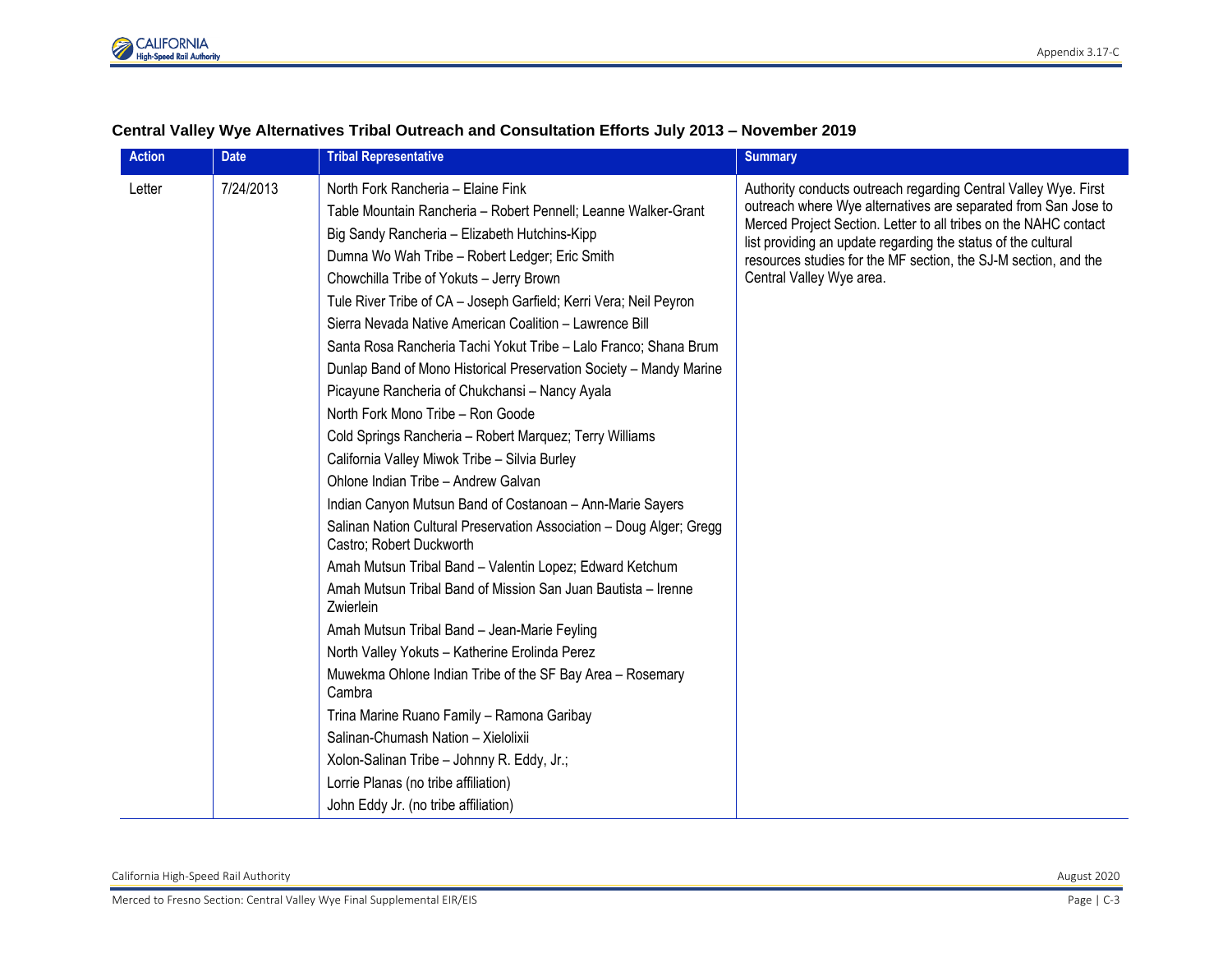

| <b>Action</b> | <b>Date</b> | <b>Tribal Representative</b>                                                                                                                                                                                                                                                                                                                                                                                                                                                                                                                                                                       | <b>Summary</b>                                                                                                                                                                                                                                                     |
|---------------|-------------|----------------------------------------------------------------------------------------------------------------------------------------------------------------------------------------------------------------------------------------------------------------------------------------------------------------------------------------------------------------------------------------------------------------------------------------------------------------------------------------------------------------------------------------------------------------------------------------------------|--------------------------------------------------------------------------------------------------------------------------------------------------------------------------------------------------------------------------------------------------------------------|
|               |             | Jakki Kehl (no tribe affiliation)                                                                                                                                                                                                                                                                                                                                                                                                                                                                                                                                                                  |                                                                                                                                                                                                                                                                    |
| Letter/Emails | 6/18/2014   | Amah Mutsun Tribal Band; Big Sandy Rancheria of Western Mono<br>Indians of California; Choinumni Tribe of Yokuts; Chowchilla Tribe of<br>Yokuts; Cold Springs Rancheria of Mono Indians; North Fork Mono<br>Tribe; North Fork Rancheria of Mono Indians of California; North Valley<br>Yokuts; Picayune Rancheria of Chukchansi Indians; Santa Rosa Tachi<br>Yokut Tribe; Southern Sierra Miwuk Nation; Table Mountain<br>Rancheria; Tule River Indian Tribe of California; Wuksache Indian<br>Tribe/Eshom Valley Band; Sierra Nevada Native American Coalition;<br>Dumna Wo-Wah Tribal Government | Invitation to all tribes listed with the NAHC for the Madera and<br>Merced Counties for the upcoming Tribal Informational Meeting<br>hosted by the Authority and FRA for the Central Valley Wye<br>portion of the project. Invitations sent via US Mail and Email. |
| Meeting       | 7/16/2014   | Amah Mutsun Tribal Band;<br>Big Sandy Rancheria of Western Mono Indians of California;<br>Cold Springs Rancheria of Mono Indians;<br>Chowchilla Tribe of Yokuts;<br>North Fork Rancheria of Mono Indians of California;<br>Picayune Rancheria of Chukchansi Indians;<br>Santa Rosa Tachi Yokut Tribe;<br>Table Mountain Rancheria                                                                                                                                                                                                                                                                  | Tribal Informational Meeting hosted by the Authority and FRA for<br>the Central Valley Wye portion of the project.                                                                                                                                                 |
| Email         | 7/18/2014   | Amah Mutsun Tribal Band;<br>Big Sandy Rancheria of Western Mono Indians of California;<br>Chowchilla Tribe of Yokuts;<br>North Fork Rancheria of Mono Indians of California;<br>Southern Sierra Miwuk Nation;<br>Picayune Rancheria of Chukchansi Indians;<br>Santa Rosa Tachi Yokut Tribe;<br>Table Mountain Rancheria<br>Cold Springs Rancheria of Mono Indians;<br>Dumna Wo-Wah Tribal Government - Robert Ledger Sr.                                                                                                                                                                           | Summary of Tribal Information Meeting held on July 16, 2014, in<br>Fresno. Summary of meeting was sent to all who participated in<br>the meeting, as well as tribes who expressed interest, but were<br>unable to attend the meeting.                              |
| Email         | 7/18/2014   | Dumna Wo-Wah Tribal Government - Robert Ledger Sr.                                                                                                                                                                                                                                                                                                                                                                                                                                                                                                                                                 | Exchange of emails re Central Valley Wye Tribal Information<br>Meeting                                                                                                                                                                                             |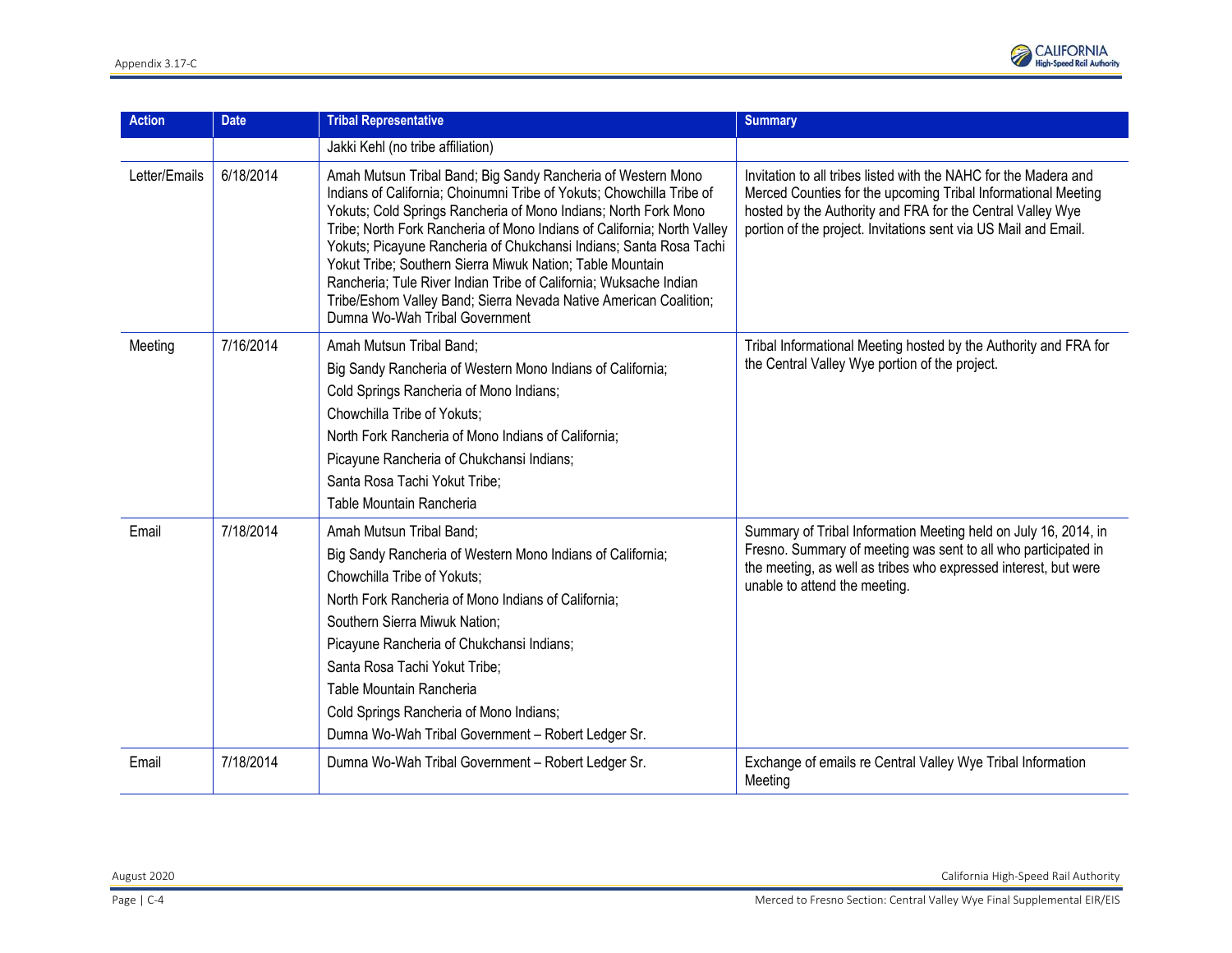| <b>Action</b>    | <b>Date</b> | <b>Tribal Representative</b>                                                                                                                                                                                                                                                                                                                                                                                                        | <b>Summary</b>                                                                                                                                                                                                                                                                                                                                                                                                                                                        |
|------------------|-------------|-------------------------------------------------------------------------------------------------------------------------------------------------------------------------------------------------------------------------------------------------------------------------------------------------------------------------------------------------------------------------------------------------------------------------------------|-----------------------------------------------------------------------------------------------------------------------------------------------------------------------------------------------------------------------------------------------------------------------------------------------------------------------------------------------------------------------------------------------------------------------------------------------------------------------|
| Email            | 7/30/2014   | Amah Mutsun Tribal Band; Big Sandy Rancheria of Western Mono<br>Indians of California; Cold Springs Rancheria of Mono Indians; Dumna<br>Wo-Wah Tribal Government; Picayune Rancheria of Chukchansi<br>Indians; Santa Rosa Tachi Yokut Tribe; Southern Sierra Miwuk Nation;<br>Table Mountain Rancheria; Tule River Indian Tribe of California; North<br>Fork Rancheria of Mono Indians of California; Chowchilla Tribe of<br>Yokuts | Email to tribes proposing three potential dates for the Wye<br>alignment tour. Requested that tribes respond with preferred dates<br>for the meeting.                                                                                                                                                                                                                                                                                                                 |
| Email            | 7/29/2014   | Santa Rosa Tachi Yokut Tribe - Gemma Benton                                                                                                                                                                                                                                                                                                                                                                                         | Tribe requests meeting with Authority                                                                                                                                                                                                                                                                                                                                                                                                                                 |
| Email            | 8/5/2014    | Dumna Wo-Wah Tribal Government - Robert Ledger Sr.                                                                                                                                                                                                                                                                                                                                                                                  | Purpose of email to inform tribe of bus tour dates                                                                                                                                                                                                                                                                                                                                                                                                                    |
| Meeting          | 8/7/2014    | Santa Rosa Tachi Yokut Tribe - Hector (Lalo) Franco, Shana Brum<br>Powers & Gemma Benton                                                                                                                                                                                                                                                                                                                                            | Authority and Tribe meet to discuss project. The discussion<br>covered the FB, MF, and Wye project sections.                                                                                                                                                                                                                                                                                                                                                          |
| Email            | 8/13/2014   | Santa Rosa Tachi Yokut Tribe - Hector (Lalo) Franco, Shana Brum<br>Powers & Gemma Benton                                                                                                                                                                                                                                                                                                                                            | Notes from the Aug. 7, 2014 meeting sent to Tribe.                                                                                                                                                                                                                                                                                                                                                                                                                    |
| Tour;<br>Meeting | 8/28/2014   | Amah Mutsun Tribal Band; Chowchilla Tribe of Yokuts; North Fork<br>Rancheria of Mono Indians of California; Santa Rosa Tachi Yokut<br>Tribe; Table Mountain Rancheria; Southern Sierra Miwuk Nation; Tule<br>River Indian Tribe of California                                                                                                                                                                                       | The Authority hosted a driving bus tour of the Wye alternatives in<br>Merced/Madera Counties.                                                                                                                                                                                                                                                                                                                                                                         |
| Email            | 9/9/2014    | Amah Mutsun Tribal Band; Big Sandy Rancheria of Western Mono<br>Indians of California; Chowchilla Tribe of Yokuts; Cold Springs<br>Rancheria of Mono Indians; Dumna Wo-Wah Tribal Government;<br>North Fork Rancheria of Mono Indians of California; Picayune<br>Rancheria of Chukchansi Indians; Southern Sierra Miwuk Nation;<br>Table Mountain Rancheria; Tule River Indian Tribe of California; Santa<br>Rosa Tachi Yokut Tribe | The Authority provided a Summary of the discussion that occurred<br>during the Aug. 28, 2014, tribal alignment tour of the Wye<br>alternatives, including action items.                                                                                                                                                                                                                                                                                               |
| Email            | 9/9/2014    | Amah Mutsun Tribal Band; Big Sandy Rancheria of Western Mono<br>Indians of California; Chowchilla Tribe of Yokuts; Cold Springs<br>Rancheria of Mono Indians; Dumna Wo-Wah Tribal Government;<br>North Fork Rancheria of Mono Indians of California; Picayune<br>Rancheria of Chukchansi Indians; Santa Rosa Tachi Yokut Tribe;<br>Southern Sierra Miwuk Nation; Table Mountain Rancheria; Tule River<br>Indian Tribe of California | Notification to the tribes that the Resource Agencies have issued<br>concurrence on Checkpoint B (range of alternatives), in<br>accordance the NEPA/404 integration process MOU. The<br>agencies identified three alternatives to carry forward for analysis<br>in the Draft EIR/EIS. Maps of the alternatives were supplied to the<br>tribes, as well. Tribes were advised that cultural technical<br>studies/fieldwork will begin to be initiated for the Wyes now. |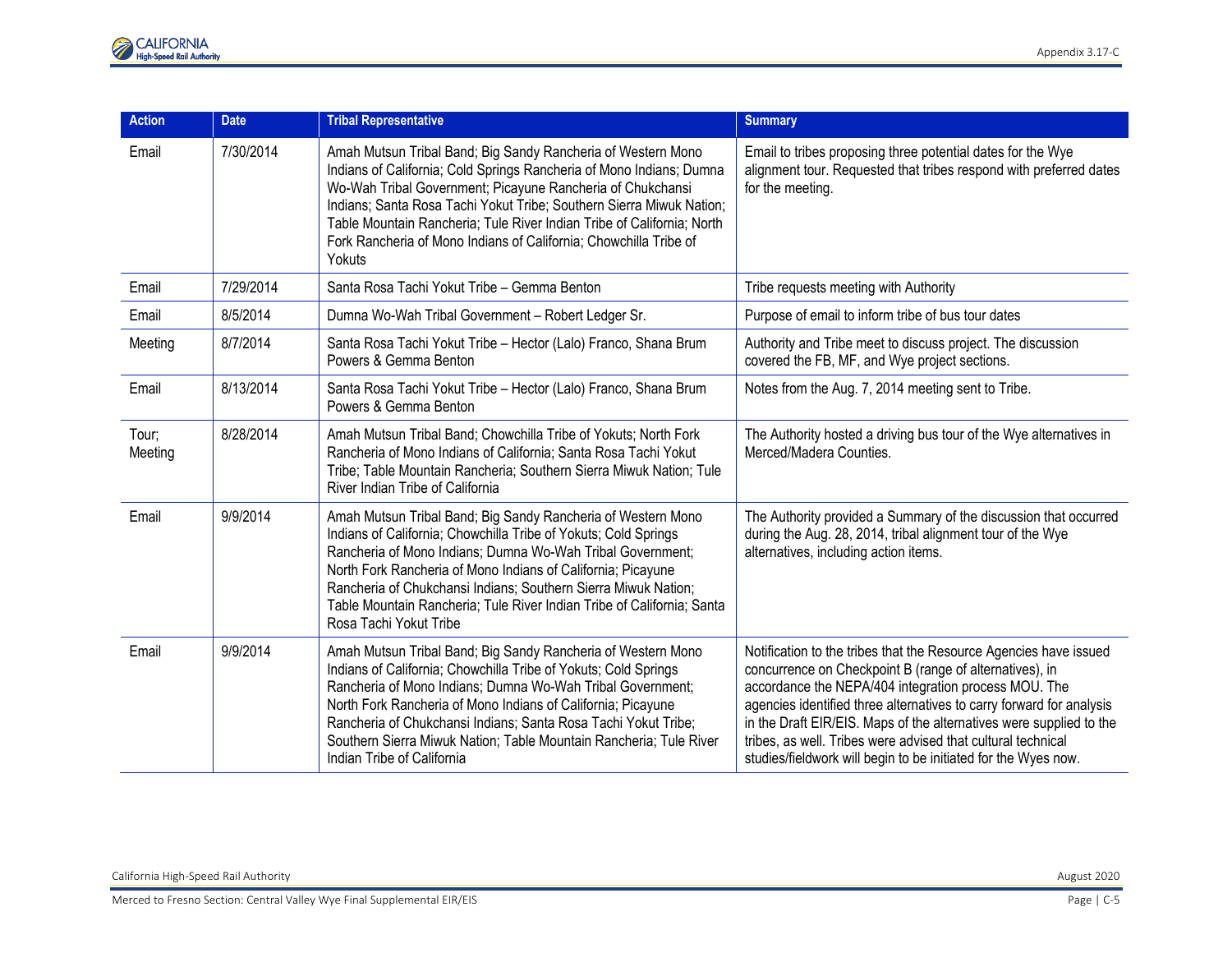

| <b>Action</b> | <b>Date</b> | <b>Tribal Representative</b>                                                                                                                                                                                                                                                                                                                                                                                                                                                                                                                                                                                                                                                                                                                                                                                                                                                                                                                                                                                                                                                                                                                                                                                                                                                                                                                                                                                                                                                                                                                                                                                                                                                                                                | <b>Summary</b>                                                                                                                                                                                         |
|---------------|-------------|-----------------------------------------------------------------------------------------------------------------------------------------------------------------------------------------------------------------------------------------------------------------------------------------------------------------------------------------------------------------------------------------------------------------------------------------------------------------------------------------------------------------------------------------------------------------------------------------------------------------------------------------------------------------------------------------------------------------------------------------------------------------------------------------------------------------------------------------------------------------------------------------------------------------------------------------------------------------------------------------------------------------------------------------------------------------------------------------------------------------------------------------------------------------------------------------------------------------------------------------------------------------------------------------------------------------------------------------------------------------------------------------------------------------------------------------------------------------------------------------------------------------------------------------------------------------------------------------------------------------------------------------------------------------------------------------------------------------------------|--------------------------------------------------------------------------------------------------------------------------------------------------------------------------------------------------------|
| Email         | 9/9/2014    | Amah Mutsun Tribal Band - Valentin Lopez; Big Sandy Rancheria of<br>Western Mono Indians of California - Elizabeth Hutchins-Kipp; Dumna<br>Wo-Wah Tribal Government - Robert Ledger Sr.; North Fork<br>Rancheria of Mono Indians of California - Judy Elaine Bethel-Fink &<br>Christina McDonald; Picayune Rancheria of Chukchansi Indians -<br>Mary Motola & Reggie Lewis; Santa Rosa Tachi Yokut Tribe - Gemma<br>Benton, Hector (Lalo) Franco, Ruben Barrios, Shana Brum Powers;<br>Table Mountain Rancheria - Christina Gonzales & Sara Lane Barnett;<br>Tule River Indian Tribe of California - Joseph Garfield; Amah Mutsun<br>Tribal Band - Edward Ketchum; North Valley Yokuts - Katherine<br>Erolinda Perez; California Valley Miwok Tribe - Debra Grimes;<br>Chowchilla Tribe of Yokuts - Chris Castro & Tara Brown Jackley; Cold<br>Springs Rancheria of Mono Indians - Jeffery Lee; Dumna Wo-Wah<br>Tribal Government - Eric Smith; Picayune Rancheria of Chukchansi<br>Indians (dissolved) - Tricia Attard; Southern Sierra Miwuk Nation -<br>Lois Martin; Table Mountain Rancheria - Robert Pennell; Tule River<br>Indian Tribe of California - Kerri Vera; North Fork Mono Tribe - Ron<br>Goode; Southern Sierra Miwuk Nation - Valerie Teixeira; Big Sandy<br>Rancheria of Western Mono Indians of California - Regina "Gina"<br>Riley; Cold Springs Rancheria of Mono Indians - Administration;<br>Dumna Wo-Wah Tribal Government - John Ledger; North Fork<br>Rancheria of Mono Indians of California - Gaylen D. Lee; Picayune<br>Rancheria of Chukchansi Indians - Allen McCombs; Picayune<br>Rancheria of Chukchansi Indians - K. Jernigan; Picayune Rancheria<br>of Chukchansi Indians - Michael Wynn | This email concerns decisions regarding the alignment<br>alternatives for the Central Valley Wye segment.                                                                                              |
| Letter        | 10/10/2014  | Table Mountain Rancheria - Robert Pennell                                                                                                                                                                                                                                                                                                                                                                                                                                                                                                                                                                                                                                                                                                                                                                                                                                                                                                                                                                                                                                                                                                                                                                                                                                                                                                                                                                                                                                                                                                                                                                                                                                                                                   | Transmittal of GIS alignment files for the F-B and M-F project<br>sections (with indication that updated Wye files will be transmitted<br>later when available), as requested by the tribe.            |
| Email         | 1/8/2015    | Amah Mutsun Tribal Band; Big Sandy Rancheria of Western Mono<br>Indians of California; Chowchilla Tribe of Yokuts; Cold Springs<br>Rancheria of Mono Indians; North Fork Mono Tribe; North Fork<br>Rancheria of Mono Indians of California; Picayune Rancheria of<br>Chukchansi Indians; Santa Rosa Tachi Yokut Tribe; Table Mountain<br>Rancheria; Tule River Indian Tribe of California                                                                                                                                                                                                                                                                                                                                                                                                                                                                                                                                                                                                                                                                                                                                                                                                                                                                                                                                                                                                                                                                                                                                                                                                                                                                                                                                   | Community information meetings scheduled for January 20 and<br>21, 2015. Tribes were notified of upcoming meetings and<br>encouraged to attend to become more familiar with the Central<br>Valley Wye. |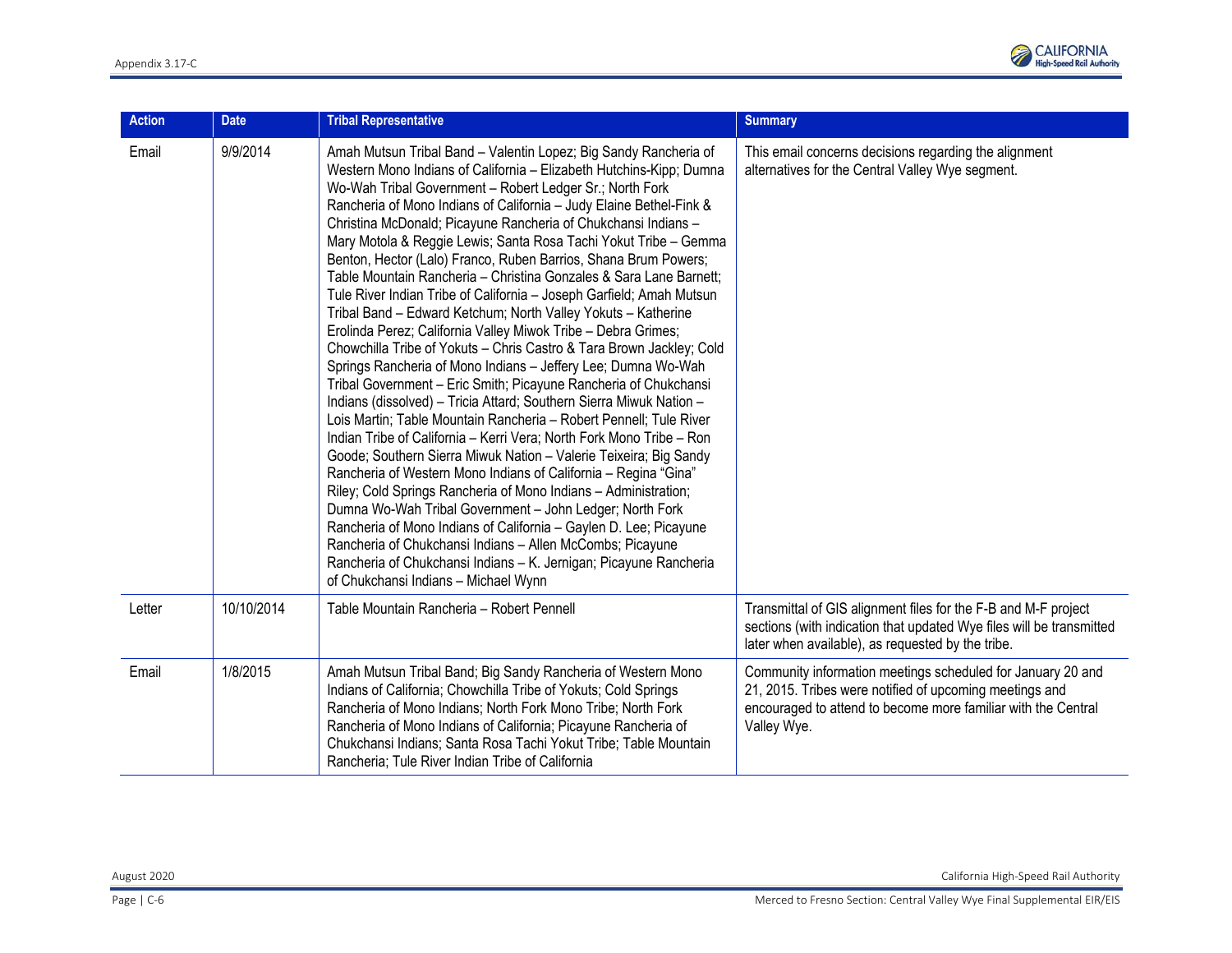| <b>Action</b>            | <b>Date</b> | <b>Tribal Representative</b>                                                                                                                                                                                                     | <b>Summary</b>                                                                                                                                                                                                                                                                                                                                                                                                        |
|--------------------------|-------------|----------------------------------------------------------------------------------------------------------------------------------------------------------------------------------------------------------------------------------|-----------------------------------------------------------------------------------------------------------------------------------------------------------------------------------------------------------------------------------------------------------------------------------------------------------------------------------------------------------------------------------------------------------------------|
| Email                    | 2/25/2015   | Table Mountain Rancheria                                                                                                                                                                                                         | Table Mountain Rancheria. Transmittal of updated GIS files for the<br>Central Valley Wye alignment alternatives.                                                                                                                                                                                                                                                                                                      |
| Email                    | 3/3/2015    | Chowchilla Tribe of Yokuts; North Fork Rancheria of Mono Indians of<br>California; Picayune Rancheria of Chukchansi Indians; Santa Rosa<br>Tachi Yokut Tribe; Table Mountain Rancheria; Tule River Indian Tribe<br>of California | Email to consulting party tribes offering to have the Authority and<br>FRA meet with them to discuss the status and update of the<br>Central Valley project section. In addition, tribes were notified that<br>the Authority/FRA are considering revisions to the PA and are<br>soliciting input as to how the PA process is or is not working for<br>them.                                                           |
| Presentation;<br>Meeting | 3/25/2015   | Santa Rosa Tachi Yokut Tribe; Table Mountain Rancheria; Tejon<br>Indian Tribe; Tule River Indian Tribe of California                                                                                                             | Meeting hosted by the Santa Rosa Rancheria to discuss updates<br>and status of the Central Valley HSR project sections, including<br>the Central Valley Wye. Representatives from four federally<br>recognized tribes participated in the meeting.                                                                                                                                                                    |
| Presentation:<br>Meeting | 3/26/2015   | North Fork Rancheria of Mono Indians of California – Christina<br>McDonald and Katie Parra                                                                                                                                       | Meeting at the North Fork Rancheria Tribal Office. Authority<br>provided overview and status of cultural resources investigation<br>and sought input from tribe.                                                                                                                                                                                                                                                      |
| Presentation;<br>Meeting | 3/26/2015   | Chowchilla Tribe of Yokuts - Tara Brown                                                                                                                                                                                          | Authority provided overview and status of cultural resources<br>investigation and sought input from tribe.                                                                                                                                                                                                                                                                                                            |
| Email                    | 4/8/2015    | Santa Rosa Tachi Yokut Tribe - Hector (Lalo) Franco & Shana Brum<br>Powers                                                                                                                                                       | Email notification of an upcoming meeting of the High-Speed Rail<br>Authority's Board of Directors. Indicated that the meeting is an<br>opportunity to make the tribe's concerns known to the Authority<br>Board and encouraged the tribe to participate in the meeting or<br>submit comments to the Board online.                                                                                                    |
| Conference<br>call       | 5/19/2015   | Picayune Rancheria of Chukchansi Indians - Reggie Lewis, Nokomis<br>Hernandez, Mary Motola, Jennifer Stanley, Dora Jones, Donna<br>Howard, Morris Reid & Nancy Ayala                                                             | Held a telephone meeting held with the tribal council members<br>and chairman to discuss the high-speed rail project, specifically<br>the central valley sections (M-F, F-B and CV Wye). Authority<br>provided agenda and fact sheets for each of the Central Valley<br>project sections.                                                                                                                             |
| Email                    | 4/28/2016   | Table Mountain Rancheria - Robert Pennell                                                                                                                                                                                        | Mr. Pennell invites Ms. Allred and Ms. Perez to the Yokuts<br>NAGRPA Coalition meeting to be held on May 18, 2016. Ms.<br>Allred confirms that she and Ms. Perez will attend. Yokuts<br>Coalition Meeting to discuss all Central Valley project sections,<br>status of cultural investigations, tribal participation in the program,<br>and development of burial treatment plans, procedures and<br>lessons learned. |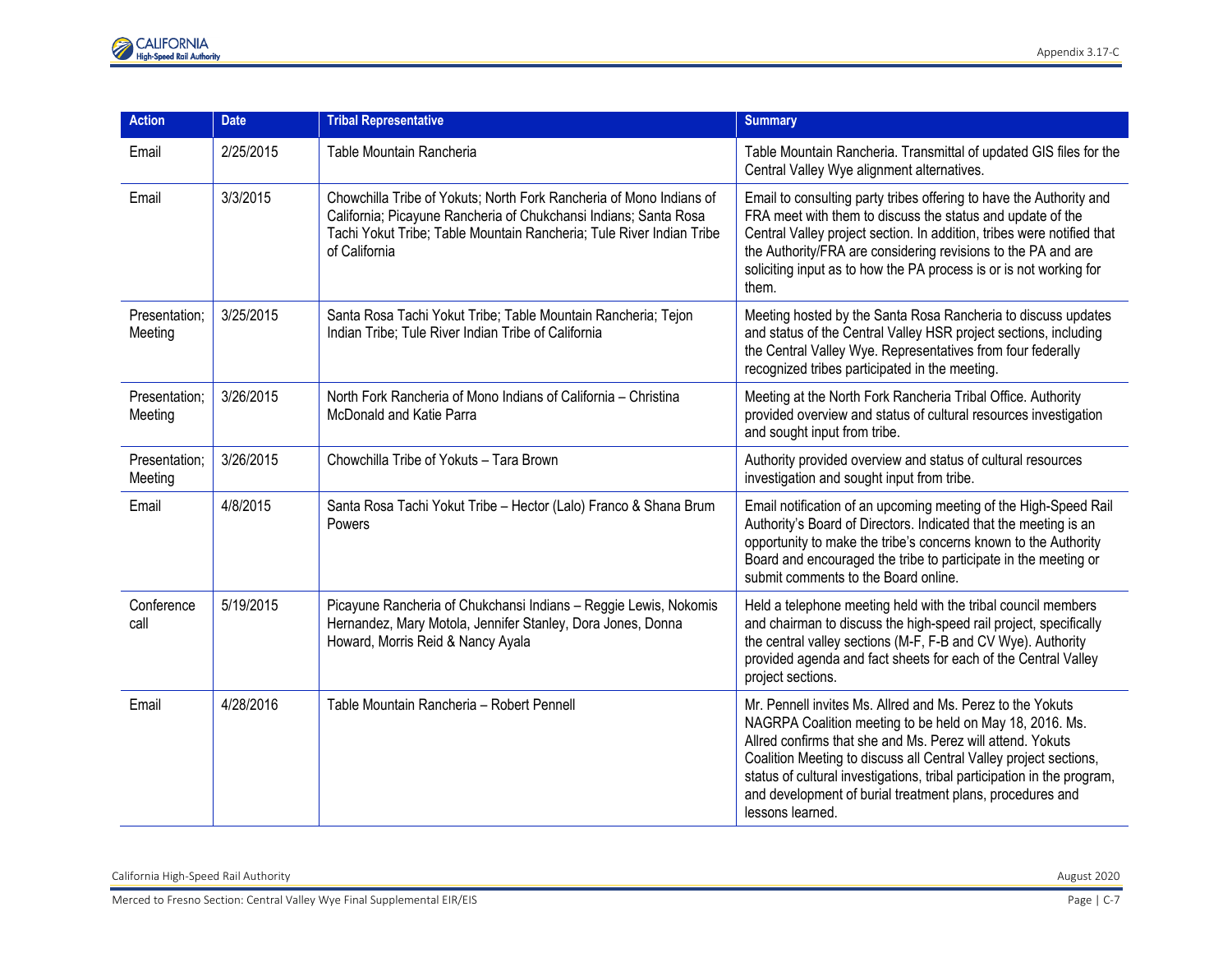

| Action     | <b>Date</b> | <b>Tribal Representative</b>                                                                                                                                                                                                                                                             | <b>Summary</b>                                                                                                                                                                                                                                         |
|------------|-------------|------------------------------------------------------------------------------------------------------------------------------------------------------------------------------------------------------------------------------------------------------------------------------------------|--------------------------------------------------------------------------------------------------------------------------------------------------------------------------------------------------------------------------------------------------------|
| Meeting    | 5/18/2016   | Tule River Indian Tribe of California – Charmaine McDarment & Neil<br>Peyron;<br>Tejon Indian Tribe - Colin Rambo;<br>Table Mountain Rancheria - Sara Lane Barnett & Robert Pennell;<br>Santa Rosa Tachi Yokut Tribe - Hector "Lalo" Franco, Ruben Barrios,<br>Greg Cuara & Shana Powers | Yokuts Coalition Meeting to discuss all Central Valley project<br>sections, status of cultural investigations, tribal participation in the<br>program, and development of burial treatment plans.                                                      |
| Phone Call | 5/19/2016   | Indian Canyon Mutsun Band of Costanoan (Costanoan Indian<br>Research, Inc.) - Ann-Marie Sayers                                                                                                                                                                                           | Chairwoman Sayers indicated she wished to meet with the<br>Authority to discuss the project. We made arrangements to meet<br>on June 7, 2016 (this meeting was later canceled and re-<br>scheduled to occur after the next Tribal Information Meeting) |
| Email      | 5/20/2016   | Amah Mutsun Tribal Band of Mission San Juan Bautista - Irenne<br>Zwierlein & Michelle Zimmer                                                                                                                                                                                             | Tribe provides information regarding its traditional territory; Tribe<br>has monitors available.                                                                                                                                                       |
| Email      | 5/20/2016   | Amah Mutsun Tribal Band of Mission San Juan Bautista – Irenne<br>Zwierlein & Michelle Zimmer                                                                                                                                                                                             | Irenne sends Sarah email stating that project is in tribal territory,<br>states that monitors are ready to assist                                                                                                                                      |
| Email      | 5/23/2016   | Amah Mutsun Tribal Band of Mission San Juan Bautista - Irenne<br>Zwierlein & Michelle Zimmer                                                                                                                                                                                             | Ms. Allred overlays ancestral territory map with alignment to assist<br>tribe with areas of interest for participation and monitoring.                                                                                                                 |
| Meeting    | 6/29/2016   | Picayune Rancheria of Chukchansi Indians - Mary Motola;<br>Table Mountain Rancheria - Robert Pennell, Sara Lane Barnett, &<br>Joseph Garfield                                                                                                                                            | Tribal Information Meeting to discuss project update and future<br>plans for Tribe to submit ethnographies, ideas for mitigation were<br>discussed.                                                                                                    |
| Email      | 6/30/2016   | Tule River Indian Tribe of California - Joseph Garfield, Kerri Vera, &<br>Neil Peyron                                                                                                                                                                                                    | Ms. Allred provides Tribal Monitor Designation Form.                                                                                                                                                                                                   |
| Meeting    | 7/7/2016    | Chowchilla Tribe of Yokuts - Jerry Brown                                                                                                                                                                                                                                                 | Potential effects of the project to cultural resources and creative<br>mitigation ideas were discussed.                                                                                                                                                |
| Meeting    | 7/8/2016    | Picayune Rancheria of Chukchansi Indians - Mary Motola                                                                                                                                                                                                                                   | Tribal Council was unable to attend scheduled meeting.                                                                                                                                                                                                 |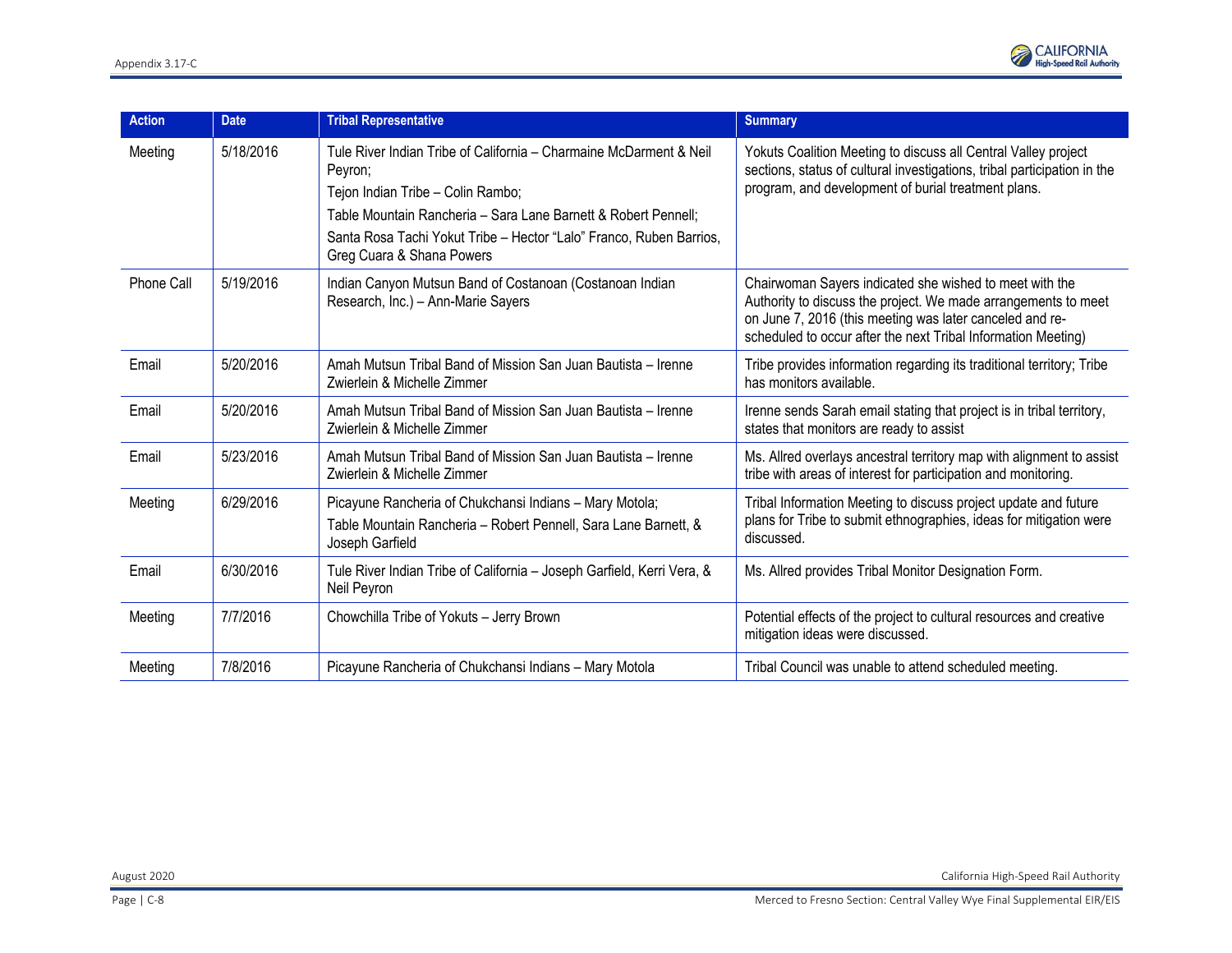| <b>Action</b>                               | <b>Date</b> | <b>Tribal Representative</b>                                                                                                                                                                                                                                                                                                                                                                                                                                                                                                                                                                                 | <b>Summary</b>                                                                                                                                                                                                                                                                                                                                                                             |
|---------------------------------------------|-------------|--------------------------------------------------------------------------------------------------------------------------------------------------------------------------------------------------------------------------------------------------------------------------------------------------------------------------------------------------------------------------------------------------------------------------------------------------------------------------------------------------------------------------------------------------------------------------------------------------------------|--------------------------------------------------------------------------------------------------------------------------------------------------------------------------------------------------------------------------------------------------------------------------------------------------------------------------------------------------------------------------------------------|
| Meeting<br>Summary/<br>Email                | 7/20/2016   | Picayune Rancheria of Chukchansi Indians - Nokomis Hernandez;<br>Santa Rosa Tachi Yokut Tribe - Greg Cuara, Hector "Lalo" Franco,<br>Ruben Barrios, and Shana Powers; Table Mountain Rancheria -<br>Beverly J. Hunter, Sara Lane Barnett, Cristina Gonzales and Robert<br>Pennell; Tejon Indian Tribe - Colin Rambo; Tule River Indian Tribe of<br>California - Charmaine McDarment, Joseph Garfield, Kevin Bonds,<br>Neil Peyron, Victor Silvas Sr., Yolanda Gibson, William "Willie" Carrillo,<br>Sr., William Garfield, Priscilla Santos, Kenneth McDarment, Gary<br>Santos, Dan Hackey and Amanda Peyron | Summary of May 18, 2016 NAGPRA Coalition Meeting held at<br>Tule River Indian Reservation, Porterville, CA                                                                                                                                                                                                                                                                                 |
| Email                                       | 7/27/2016   | Amah Mutsun Tribal Band - Valentin Lopez                                                                                                                                                                                                                                                                                                                                                                                                                                                                                                                                                                     | Ms. Allred received Monitor Designation Form and confirms that<br>tour is planned for August/Sept.                                                                                                                                                                                                                                                                                         |
| Email                                       | 8/25/2016   | Amah Mutsun Tribal Band - Valentin Lopez                                                                                                                                                                                                                                                                                                                                                                                                                                                                                                                                                                     | Ms. Allred provides Mr. Lopez with logistics/details for the<br>alignment tour scheduled for Sept 15, 2016                                                                                                                                                                                                                                                                                 |
| Letter and<br>CD sent via<br><b>US Mail</b> | 9/1/2016    | Amah Mutsun Tribal Band - Valentin Lopez;<br>Table Mountain Rancheria - Robert Pennell;<br>Tule River Indian Tribe of California - Joseph Garfield;<br>Picayune Rancheria of Chukchansi Indians - Mary Motola                                                                                                                                                                                                                                                                                                                                                                                                | Ms. Allred provides Tribes with copy of Northwest Information<br>Center Records Search.                                                                                                                                                                                                                                                                                                    |
| Email                                       | 10/14/2016  | North Fork Rancheria of Mono Indians of California – Christina<br>McDonald                                                                                                                                                                                                                                                                                                                                                                                                                                                                                                                                   | Ms. McDonald requests Ms. Allred to present at Tribal Council<br>Meeting on Oct. 25, 2016. This meeting was later canceled.                                                                                                                                                                                                                                                                |
| Email; Letter<br>and CD sent<br>via US Mail | 11/10/2016  | Picayune Rancheria of Chukchansi Indians - Mary Motola;<br>Santa Rosa Tachi Yokut Tribe - Hector "Lalo" Franco, Greg Cuara,<br>Robert G. Jeff:<br>Table Mountain Rancheria - Cristina Gonzales, Robert Pennell, and<br>Sara Lane Barnett:<br>Tule River Tribe of California - Gayline Hunter and Joseph Garfield                                                                                                                                                                                                                                                                                             | Transmittal of two ASRs prepared for the Central Valley Wye: (1)<br>the first ASR is for the four alignment alternatives being<br>considered in the Draft Supplemental EIR/EIS, and (2) the second<br>(ASR Addendum #1) is for the electrical interconnections and<br>network upgrades necessary to support the system in that area.<br>Tribes offered a 30-day review and comment period. |
| Email; CD                                   | 11/14/2016  | Picayune Rancheria of Chukchansi Indians - Mary Motola;<br>Santa Rosa Tachi Yokut Tribe - Hector "Lalo" Franco, Greg Cuara,<br>Robert G. Jeff;<br>Table Mountain Rancheria - Cristina Gonzales, Robert Pennell, and<br>Sara Lane Barnett:<br>Tule River Tribe of California - Gayline Hunter and Joseph Garfield                                                                                                                                                                                                                                                                                             | Ms. Allred informs Tribal Consulting Parties that a new copy of a<br>CD for the CV Wye ASR Original and Addendum No. 1 will be<br>sent to rectify errors that were found in the documents sent in the<br>previous transmittal that was sent on Nov 10, 2016.                                                                                                                               |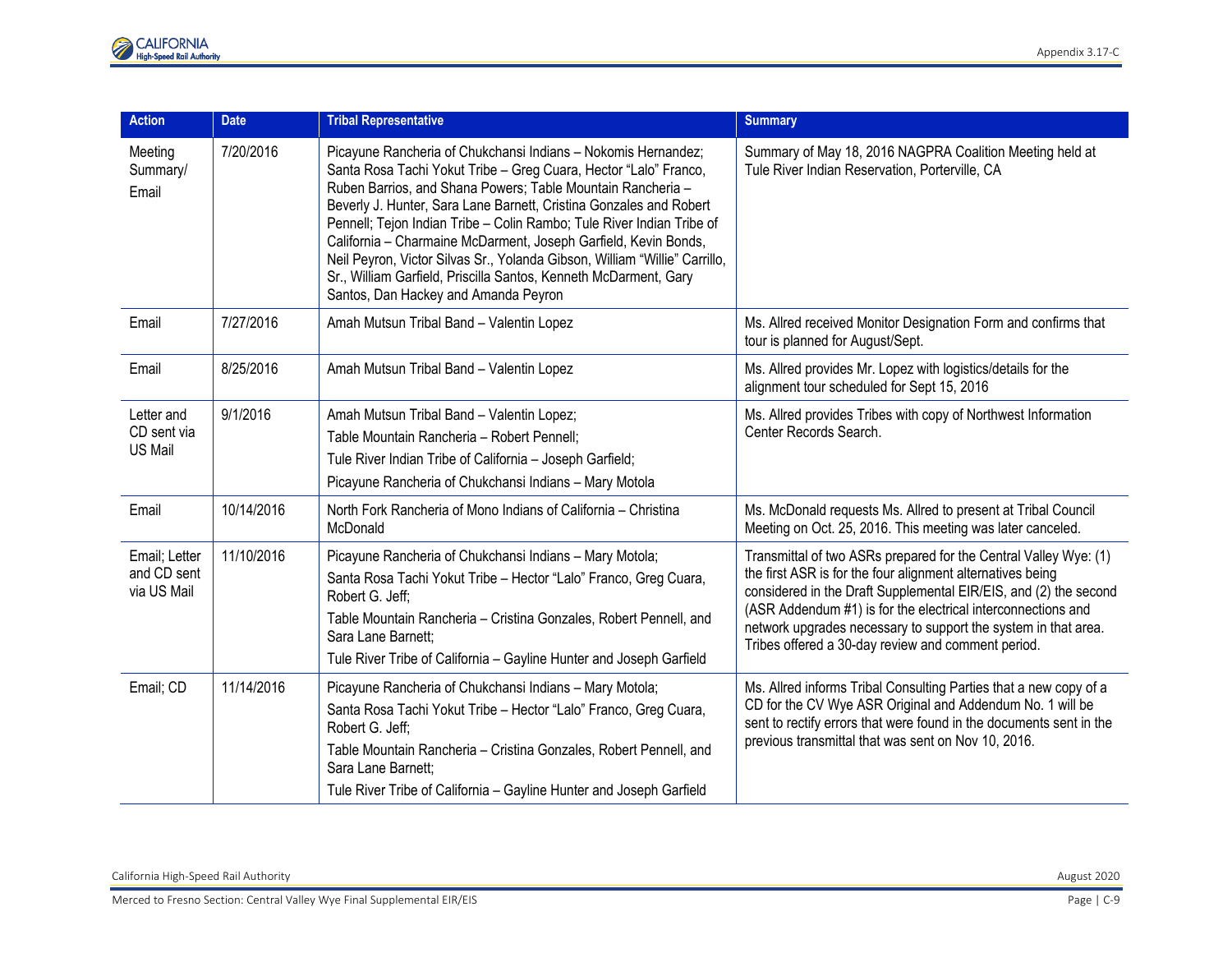

| <b>Action</b>       | <b>Date</b> | <b>Tribal Representative</b>                                                                                                                                                                                                                                                                                                                                                                                                                                                                | <b>Summary</b>                                                                                                                                                                                                                                                                     |
|---------------------|-------------|---------------------------------------------------------------------------------------------------------------------------------------------------------------------------------------------------------------------------------------------------------------------------------------------------------------------------------------------------------------------------------------------------------------------------------------------------------------------------------------------|------------------------------------------------------------------------------------------------------------------------------------------------------------------------------------------------------------------------------------------------------------------------------------|
| Email               | 11/29/2016  | Table Mountain Rancheria - Robert Pennell                                                                                                                                                                                                                                                                                                                                                                                                                                                   | Ms. Allred sends Mr. Pennell her initial comments on the draft<br><b>Burial Treatment Plan.</b>                                                                                                                                                                                    |
| Email               | 12/19/2016  | Santa Rosa Tachi Yokut Tribe - Shana Powers                                                                                                                                                                                                                                                                                                                                                                                                                                                 | Tribe updates their designated Tribal Monitors form.                                                                                                                                                                                                                               |
| Email               | 12/22/2016  | Santa Rosa Tachi Yokut Tribe - Shana Powers, Hector "Lalo" Franco,<br>Greg Cuara, Robert G. Jeff                                                                                                                                                                                                                                                                                                                                                                                            | Ms. Powers requests additional KMZ files for all central valley<br>sections.                                                                                                                                                                                                       |
| Meeting<br>reminder | 2/16/2017   | Picayune Rancheria of Chukchansi Indians - Mary Motola;<br>Santa Rosa Tachi Yokut Tribe - Greg Cuara, Hector "Lalo" Franco,<br>Robert G. Jeff & Shana Powers;<br>Table Mountain Rancheria - Cristina Gonzales, Robert Pennell & Sara<br>Lane Barnett:<br>Tule River Indian Tribe of California - Felix Christman, Charmaine                                                                                                                                                                 | Reminder for meeting to be held on Feb. 28, 2017 in Fresno.                                                                                                                                                                                                                        |
|                     |             | McDarment, Gayline Hunter, Joseph Garfield & Kerri Vera                                                                                                                                                                                                                                                                                                                                                                                                                                     |                                                                                                                                                                                                                                                                                    |
| Email               | 2/21/2017   | Amah Mutsun Tribal Band - Valentin Lopez & Edward Ketchum;<br>Chowchilla Tribe of Yokuts - Tara Brown Jackley;<br>North Fork Rancheria of Mono Indians of California – Christina<br>McDonald:<br>Picayune Rancheria of Chukchansi Indians - Mary Motola;<br>Santa Rosa Tachi Yokut Tribe - Hector "Lalo" Franco & Shana<br>Powers;<br>Table Mountain Rancheria - Cristina Gonzales, Robert Pennell & Sara<br>Lane Barnett:<br>Tule River Tribe of California - Joseph Garfield & Kerri Vera | High-Speed Rail Board of Directors (Board) has identified the<br>preferred alternative for the Central Valley Wye as the State Route<br>152 (North) to Road 11 alternative. Tribal consulting parties<br>notified of Board decision and provided information about the<br>process. |
| Email               | 2/22/2017   | Amah Mutsun Tribal Band - Edward Ketchum                                                                                                                                                                                                                                                                                                                                                                                                                                                    | Mr. Ketchum reviews and comments on CVY ASR 01 and<br>provides a map of Amah Mutsun ancestral territory overlaid with<br>the HSR alignment.                                                                                                                                        |
| Email               | 2/24/2017   | Picayune Rancheria of Chukchansi Indians - Mary Motola;<br>Santa Rosa Tachi Yokut Tribe - Greg Cuara, Hector "Lalo" Franco,<br>Robert G. Jeff & Shana Powers;<br>Table Mountain Rancheria - Cristina Gonzales, Robert Pennell & Sara<br>Lane Barnett;<br>Tule River Indian Tribe of California - Felix Christman, Charmaine<br>McDarment, Gayline Hunter, Joseph Garfield & Kerri Vera                                                                                                      | Second reminder for meeting to be held on Feb. 28, 2017 in<br>Fresno.                                                                                                                                                                                                              |

August 2020 California High-Speed Rail Authority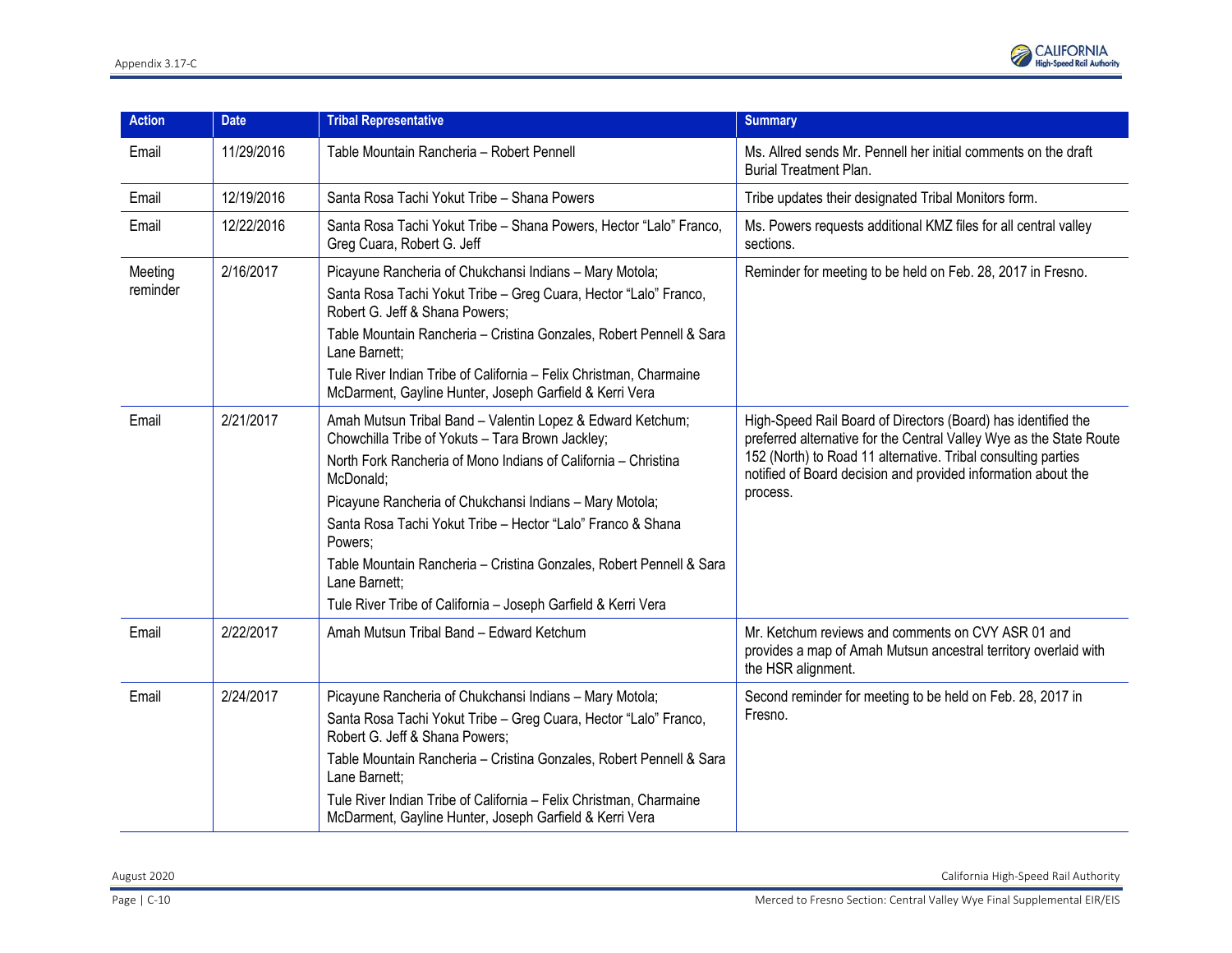| <b>Action</b>   | <b>Date</b> | <b>Tribal Representative</b>                                                                                                                                                                                                                                                                                                                                                                                | <b>Summary</b>                                                                                                                                                                                                                                                                                                                                                                                        |
|-----------------|-------------|-------------------------------------------------------------------------------------------------------------------------------------------------------------------------------------------------------------------------------------------------------------------------------------------------------------------------------------------------------------------------------------------------------------|-------------------------------------------------------------------------------------------------------------------------------------------------------------------------------------------------------------------------------------------------------------------------------------------------------------------------------------------------------------------------------------------------------|
| Email           | 2/28/2017   | Picayune Rancheria of Chukchansi Indians - Tara Estes-Harter;<br>Santa Rosa Tachi Yokut Tribe - Hector "Lalo" Franco & Shana<br>Powers:<br>Table Mountain Rancheria - Cristina Gonzales & Robert Pennell;<br>Tule River Indian Tribe of California - Felix Christman, Charmaine<br>McDarment & Gayline Hunter                                                                                               | Yokuts Coalition Meeting: the goal of this meeting is, in part, to<br>reflect on the tribes' involvement and experiences to date and<br>receive input regarding what is working and/or not working in the<br>process so that adjustments can be made, accordingly, through<br>modifications to the agreement documents, the archaeological<br>treatment plans and/or Authority policy guidance memos. |
| Text<br>message | 3/7/2017    | Chowchilla Tribe of Yokuts - Jerry Brown                                                                                                                                                                                                                                                                                                                                                                    | Ms. Allred sent a text message to Mr. Jerry Brown who does not<br>have an email address. Ms. Allred would like to meet with Mr.<br>Brown and Mr. Bart Topping in the near future.                                                                                                                                                                                                                     |
| Email           | 3/8/2017    | Chowchilla Tribe of Yokuts - Bart Topping, Chris Castro & Jerry<br>Brown;<br>North Fork Mono Tribe - Ron Goode                                                                                                                                                                                                                                                                                              | Ms. Allred coordinates a meeting for Chowchilla Tribe of Yokuts<br>and North Fork Mono to be held on March 13, 2017.                                                                                                                                                                                                                                                                                  |
| Email           | 3/10/2017   | Chowchilla Tribe of Yokuts - Chris Castro                                                                                                                                                                                                                                                                                                                                                                   | Ms. Allred invites Mr. Castro to meeting to be held on March 13,<br>2017.                                                                                                                                                                                                                                                                                                                             |
| Email           | 3/13/2017   | Chowchilla Tribe of Yokuts - Bart Topping, Chris Castro & Jerry<br>Brown;<br>North Fork Mono Tribe - Ron Goode                                                                                                                                                                                                                                                                                              | Ms. Allred met with Chowchilla Tribe of Yokuts and North Fork<br>Mono to discuss tribes' interests in participation.                                                                                                                                                                                                                                                                                  |
| Meeting         | 4/26/2017   | Picayune Rancheria of Chukchansi Indians - Tara Estes-Harter;<br>Santa Rosa Tachi Yokut Tribe - Crystal Ignacio, Greg Cuara, Hector<br>"Lalo" Franco, Robert G. Jeff, Roger Martinez & Shana Powers;<br>Table Mountain Rancheria - Cristina Gonzales & Robert Pennell:<br>Tejon Indian Tribe - Colin Rambo;<br>Tule River Indian Tribe of California - Felix Christman, Gayline Hunter<br>& Joseph Garfield | Yokuts Coalition Meeting to discuss central valley project sections<br>and unanticipated discoveries draft protocol.                                                                                                                                                                                                                                                                                  |
| Email           | 4/27/2017   | Tule River Indian Tribe of California - Joseph Garfield                                                                                                                                                                                                                                                                                                                                                     | Ms. Allred provides Mr. Garfield with the Tribal Monitor<br>Designation Form.                                                                                                                                                                                                                                                                                                                         |
| Email           | 5/11/2017   | Picayune Rancheria of Chukchansi Indians - Tara Estes-Harter                                                                                                                                                                                                                                                                                                                                                | Ms. Estes-Harter is the new THPO. Ms. Allred provides the Tribal<br>Monitor Designation Form for her to update.                                                                                                                                                                                                                                                                                       |
| Email           | 5/22/2017   | Tule River Indian Tribe of California - Keri Vera                                                                                                                                                                                                                                                                                                                                                           | Ms. Vera asked questions about monitoring requirements.                                                                                                                                                                                                                                                                                                                                               |
| Email           | 6/6/2017    | Picayune Rancheria of Chukchansi Indians - Tara Estes-Harter                                                                                                                                                                                                                                                                                                                                                | Ms. Estes-Harter provides the updated Tribal Monitor Designation<br>Form.                                                                                                                                                                                                                                                                                                                             |

California High-Speed Rail Authority **August 2020**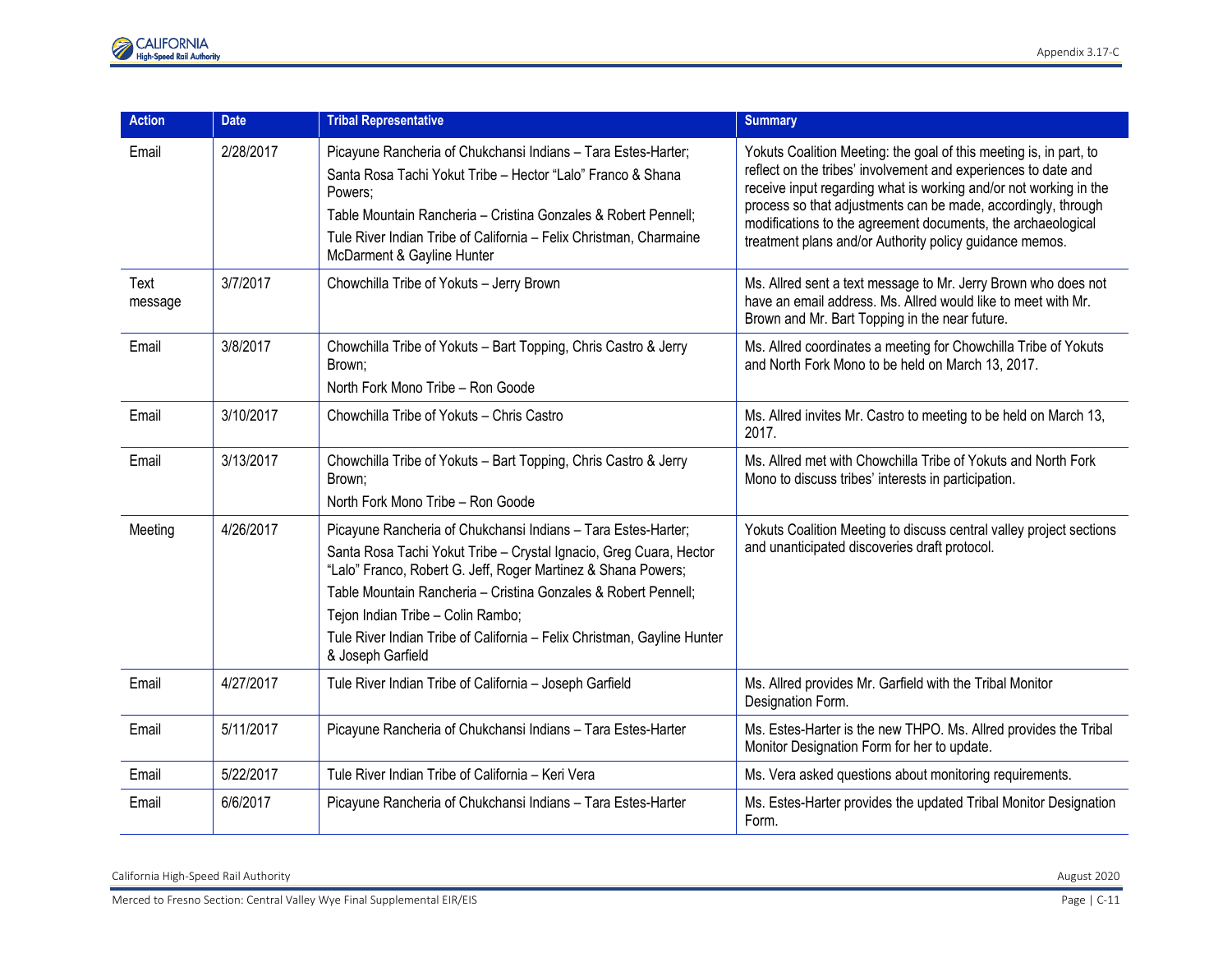| <b>Action</b> | <b>Date</b> | <b>Tribal Representative</b>                                                                                                                                                                                                                                                                                                                                                        | <b>Summary</b>                                                                                                                                                                                                      |
|---------------|-------------|-------------------------------------------------------------------------------------------------------------------------------------------------------------------------------------------------------------------------------------------------------------------------------------------------------------------------------------------------------------------------------------|---------------------------------------------------------------------------------------------------------------------------------------------------------------------------------------------------------------------|
| Email         | 7/3/2017    | Amah Mutsun Tribal Band - Valentin Lopez, Edward Ketchum, and<br>Denise Espinosa; North Fork Mono Tribe - Ron Goode; Chowchilla<br>Tribe of Yokuts - Bart Topping, Chris Castro and Tara Brown Jackley;<br>North Fork Rancheria of Mono Indians of California - Christina<br>McDonald and Maryann McGovran                                                                          | Sarah Allred sends a farewell email and section update pending<br>her departure from HSR.                                                                                                                           |
| Email         | 1/18/2019   | Picayune Rancheria of Chukchansi Indians - Tara Estes-Harter                                                                                                                                                                                                                                                                                                                        | Ms. Estes-Harter provides the updated Tribal Monitor Designation<br>Form.                                                                                                                                           |
| Letter        | 2/2/2018    | Indian Canyon Mutsun Band of Costanoan - Ann-Marie Sayers                                                                                                                                                                                                                                                                                                                           | Tribal Participation forms re-sent to Chairwoman Sayers. No<br>response was received.                                                                                                                               |
| Email         | 2/22/2018   | Table Mountain Rancheria - Robert Pennell                                                                                                                                                                                                                                                                                                                                           | Mr. Pennell, Table Mountain Rancheria, confirms that the same<br>designated tribal monitor form sent to Authority on 9/26/2016 is<br>still current and no new additional monitors need to be added at<br>this time. |
| Email         | 2/22/2018   | Tule River Indian Tribe of California - Keri Vera                                                                                                                                                                                                                                                                                                                                   | Designated Tribal Monitors form sent to Tule River following<br>conversation with Ms. Vera at Yokuts Coalition Meeting regarding<br>who should be point of contact.                                                 |
| Email         | 4/12/2018   | Santa Rosa Tachi Yokut Tribe - Robert G. Jeff                                                                                                                                                                                                                                                                                                                                       | Santa Rosa Rancheria updates Tribal Monitor Designation Form.                                                                                                                                                       |
| Meeting       | 4/20/2018   | Picayune Rancheria of Chukchansi Indians - Tara Estes-Harter;<br>Santa Rosa Tachi Yokut Tribe - Greg Cuara and Robert G. Jeff,<br>Dakota Jeff and Nichole Escalon;<br>Table Mountain Rancheria - Cristina Gonzales, Sara Lane Barnett,<br>Robert Pennell, and Venessa Jiménez;<br>Tule River Tribe of California - Charmaine McDarment, Felix<br><b>Christman and Kaelin Manuel</b> | Meeting to discuss items requested by Yokuts Coalition.                                                                                                                                                             |
| Email         | 1/9/2019    | Santa Rosa Tachi Yokut Tribe - Shana Powers                                                                                                                                                                                                                                                                                                                                         | Santa Rosa Rancheria updates Tribal Monitor Designation Form.                                                                                                                                                       |
| Email         | 1/11/2019   | North Valley Yokuts Tribe - Katherine Perez                                                                                                                                                                                                                                                                                                                                         | Ms. Perez requests a project status update.                                                                                                                                                                         |
| Email         | 1/29/2019   | North Valley Yokuts Tribe - Katherine Perez                                                                                                                                                                                                                                                                                                                                         | Ms. Perez received project update and requested additional<br>information.                                                                                                                                          |
| Email         | 2/12/2019   | Picayune Rancheria of Chukchansi Indians - Heather Airey                                                                                                                                                                                                                                                                                                                            | Ms. Airey is the new THPO, updates Tribal Monitor Designation<br>Form.                                                                                                                                              |

August 2020 California High-Speed Rail Authority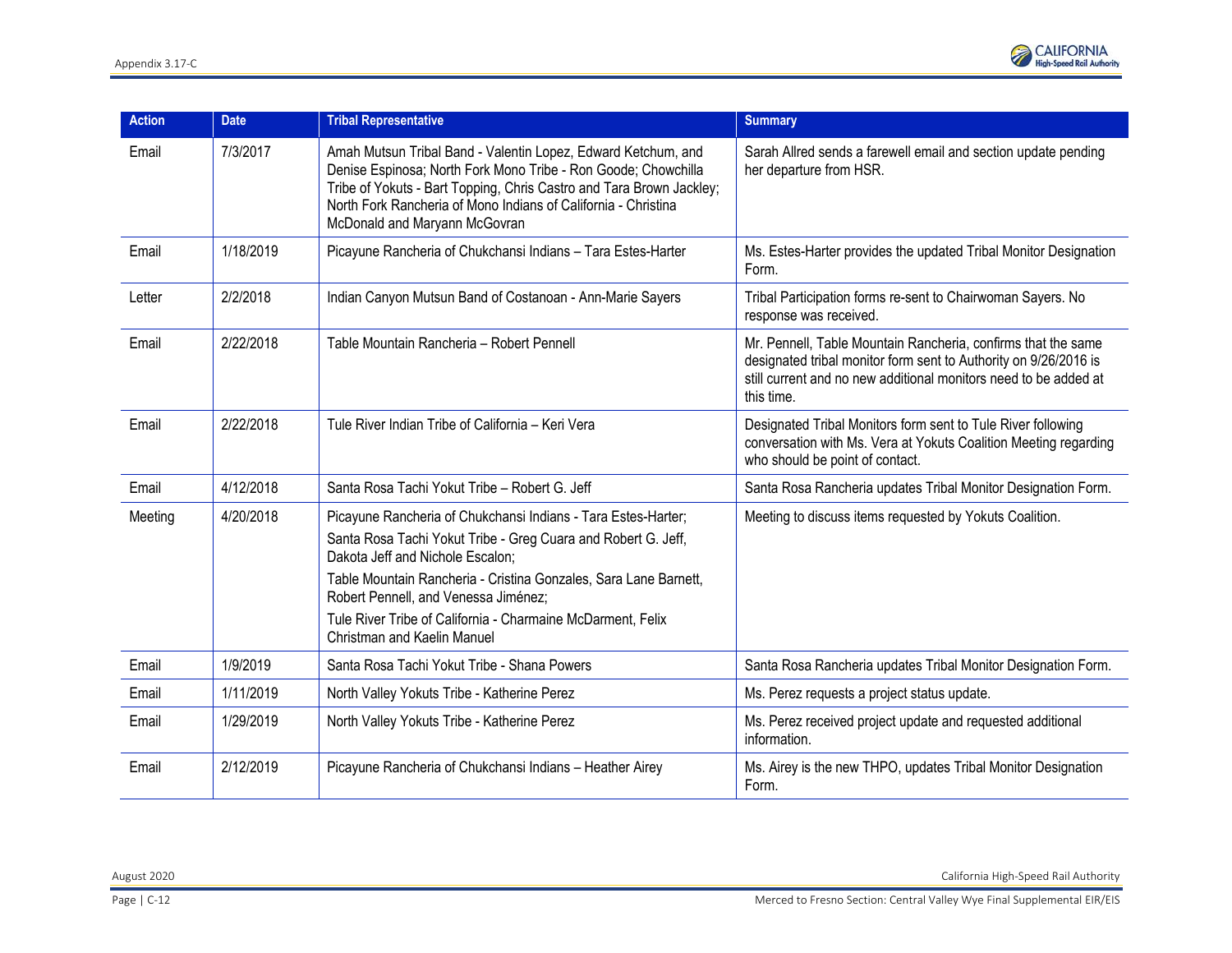| <b>Action</b>        | <b>Date</b> | <b>Tribal Representative</b>                                                                                                                                                                        | <b>Summary</b>                                                                                                                                                               |
|----------------------|-------------|-----------------------------------------------------------------------------------------------------------------------------------------------------------------------------------------------------|------------------------------------------------------------------------------------------------------------------------------------------------------------------------------|
| Phone call;<br>Email | 2/26/2019   | North Valley Yokuts Tribe - Katherine Perez                                                                                                                                                         | Project update provided to tribe and invitation to formally consult                                                                                                          |
| Email                | 4/3/2019    | North Valley Yokuts Tribe - Katherine Perez                                                                                                                                                         | Authority followed-up re consulting party forms, coordinated an in-<br>person meeting to provide project status update.                                                      |
| Letter               | 5/3/2019    | Amah Mutsun Tribal Band - Valentin Lopez;                                                                                                                                                           | Outreach team sent tribal stakeholders CVY NOA Draft EIR/EIS.                                                                                                                |
|                      |             | Chowchilla Tribe of Yokuts - Bart Topping;                                                                                                                                                          |                                                                                                                                                                              |
|                      |             | North Fork Mono Tribe - Ron Goode;                                                                                                                                                                  |                                                                                                                                                                              |
|                      |             | North Fork Rancheria of Mono Indians of California - Christina<br>McDonald;                                                                                                                         |                                                                                                                                                                              |
|                      |             | North Valley Yokuts Tribe - Katherine Perez;                                                                                                                                                        |                                                                                                                                                                              |
|                      |             | Picayune Rancheria of Chukchansi Indians - Heather Airey;                                                                                                                                           |                                                                                                                                                                              |
|                      |             | Santa Rosa Tachi Yokut Tribe - Shana Powers;                                                                                                                                                        |                                                                                                                                                                              |
|                      |             | Table Mountain Rancheria - Robert Pennell;                                                                                                                                                          |                                                                                                                                                                              |
|                      |             | Tule River Tribe of California - Kerri Vera                                                                                                                                                         |                                                                                                                                                                              |
| Meeting              | 5/7/2019    | North Valley Yokuts Tribe - Katherine Perez with Marcos Guerrero                                                                                                                                    | Meeting to discuss project overview and specific project sections<br>of concern to tribe.                                                                                    |
| Email                | 5/10/2019   | North Valley Yokuts Tribe - Katherine Perez                                                                                                                                                         | Ms. Perez submits comments on the JM ASR and requests<br>additional agreement documents. Authority responded to her<br>comments on June 18, 2019.                            |
| Letter; email        | 5/17/2019   | North Valley Yokuts Tribe - Katherine Perez                                                                                                                                                         | Authority provides Ms. Perez copies of documents as discussed at<br>meeting on May 7, 2019 and per her request dated May 10, 2019.                                           |
| Email                | 5/28/2019   | North Valley Yokuts Tribe - Katherine Perez                                                                                                                                                         | Ms. Perez requested a project schedule and number of monitors<br>currently working. Requested to be included on any calls or<br>emails. Authority responded on June 3, 2019. |
| Email                | 6/3/2019    | North Valley Yokuts Tribe - Katherine Perez                                                                                                                                                         | Authority responds to Ms. Perez's request received May 28, 2019<br>regarding schedule and monitoring. No additional comments were<br>received.                               |
| Meeting              | 6/13/2019   | North Fork Rancheria of Mono Indians of California - Christina<br>McDonald, Elaine Bethel-Fink, Fred Beihn, Gaylen D. Lee, Jacquie<br>Van Huss, Katie Parra, Leora "Lou" Beihn and Maryann McGovran | Meeting requested by Tribe to update newly elected tribal council<br>members on project status.                                                                              |